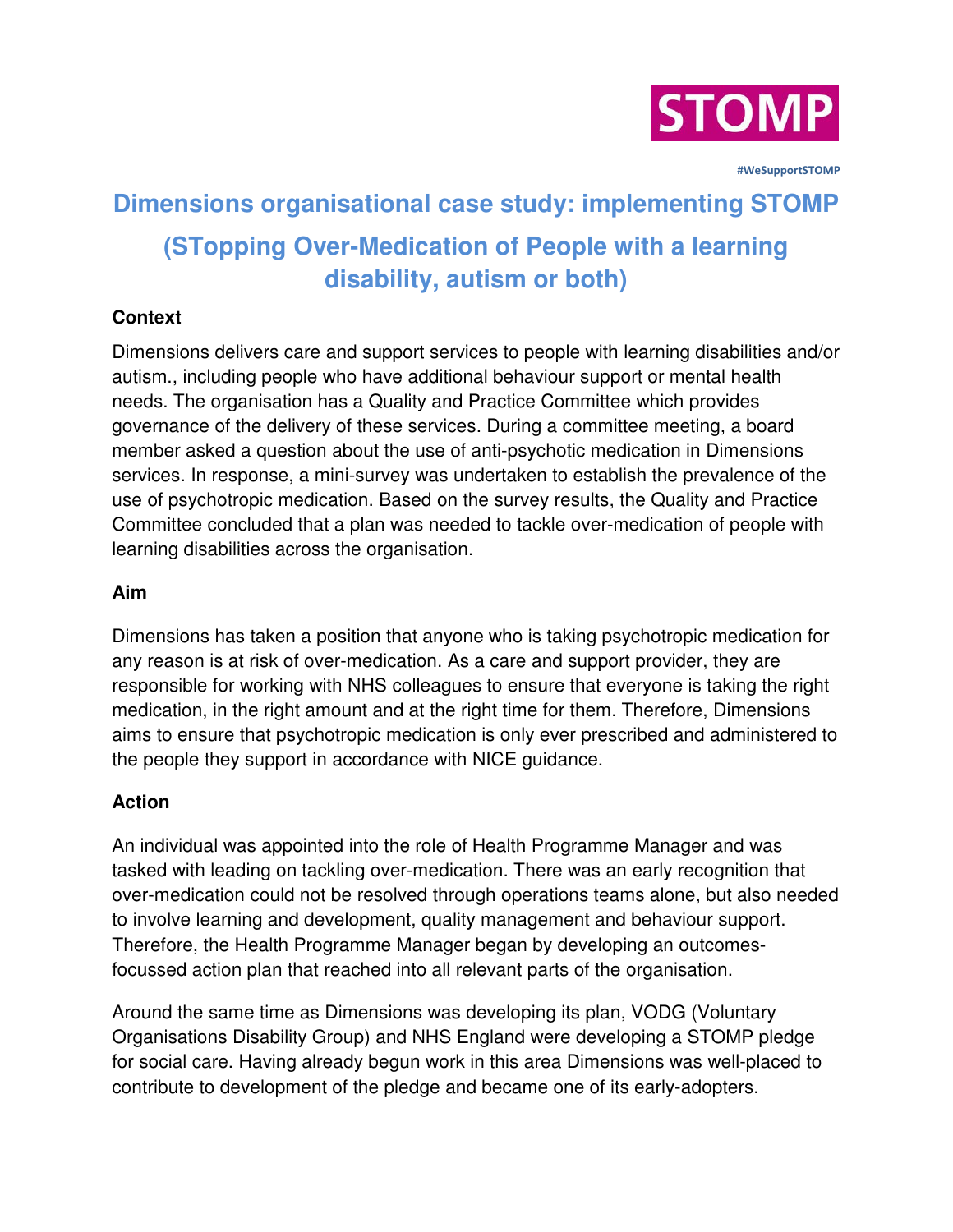Dimensions decided to introduce STOMP by piloting it in one region, prior to national implementation. Managers began by collecting data on the people they support who were taking psychotropic medication. An audit tool based on the Dimensions pilot can be found at<https://www.vodg.org.uk/campaigns/stompcampaign/>

Dimensions is a large organisation with a national footprint. Consequently, there was significant debate about the best process for translating an organisational commitment to STOMP into actions that would make a really difference in people's lives. Firstly, an organisation-wide survey was undertaken to identify all the people supported by Dimensions who are taking psychotropic medication. Secondly, a decision was made that the most effective approach would be to ensure that each person who is taking psychotropic medication has an individual STOMP plan. The Dimensions planning template turns the STOMP pledge commitments into 'I' statements which can be used to evaluate the person's support, identify what else needs to be put in place to meet NICE guidance and who is responsible and accountable for delivering this.

#### **Engagement**

People at all levels of the organisation have engaged positively with this piece of work. There was a massive response to the survey and this created a 'buzz' in staff teams. Nationally, Dimensions has used all its existing means of internal communications to promote the STOMP campaign. Examples include developing health and wellbeing pages on the company intranet, blogs on overcoming challenges and posters across the organisation. Each region has been encouraged to develop their own approach to introducing STOMP; for instance, some regions have a steering group; some have a STOMP lead; some teams have held a STOMP day, while others have used existing meeting structures. Dimensions has also developed a mandatory STOMP on-line training module. All staff will be taking this in 2018.

Once staff understand that we are not saying people must stop taking their medication, but we are aiming to make sure that the right people are involved in the clinical decisionmaking process, they are supportive and engaged.

Dave Robinson, Dimensions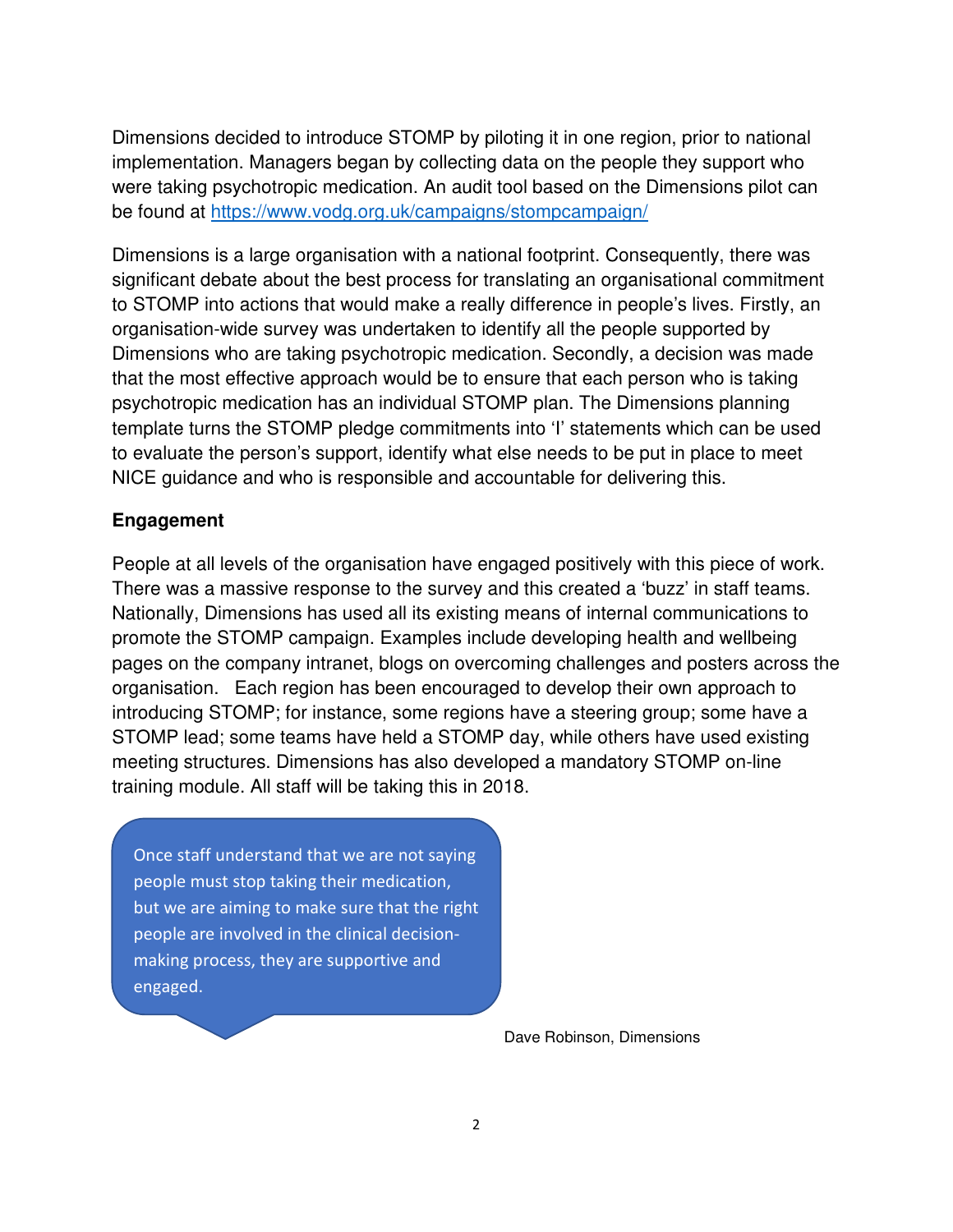Dimensions has experienced some caution from family members and it has been important to take time to talk through their new approach. However, family members have been receptive once they understand that STOMP is about ensuring that people are only taking the medication that they really need and there has been no outright resistance to this approach.

## **Outcomes**

The development and delivery of Dimensions STOMP action plan is being overseen by the Quality and Practice Committee. Monitoring is against a single key performance indicator (KPI) which is the percentage of people taking psychotropic medication who have a multi-disciplinary review every six months. The target is 100%. This is now monitored quarterly. Data shows that in the first quarter that monitoring has taken place, the percentage of people who have had a multidisciplinary review has increased by 13%

Although difficult to quantify, there is a sense that Dimensions staff are becoming more confident about appropriately challenging decisions concerning psychotropic medication. Dimensions approach to STOMP is beginning to feature in CQC reports. Dimensions East Anglia Domiciliary Care has been rated 'Outstanding'; this included the 'Well-Led' domain, based in part on its implementation of STOMP:

'This included the review of all psychotropic medicines used within the service. It also included checking when people last had a medicines review, and if there are plans documented in the care records to reduce the need for these medicines where possible. The service demonstrated to us that this had resulted in reviews and reductions in the use of psychotropic medicines. This was because they used effective positive behaviour support techniques.'[1](#page-2-0)

# **Top Tips**

 $\overline{a}$ 

- Identify a STOMP lead.
- Identify people, including people with a learning disability, who are passionate about STOMP and will influence and motivate others.
- Make sure you identify the organisational capacity to address over-medication fully.

<span id="page-2-0"></span><sup>1</sup> Care Quality Commission (2017) Dimensions East Anglia Domiciliary Care office Inspection report. Accessed: [http://www.cqc.org.uk/sites/default/files/new\\_reports/INS2-2473860832.pdf](http://www.cqc.org.uk/sites/default/files/new_reports/INS2-2473860832.pdf)